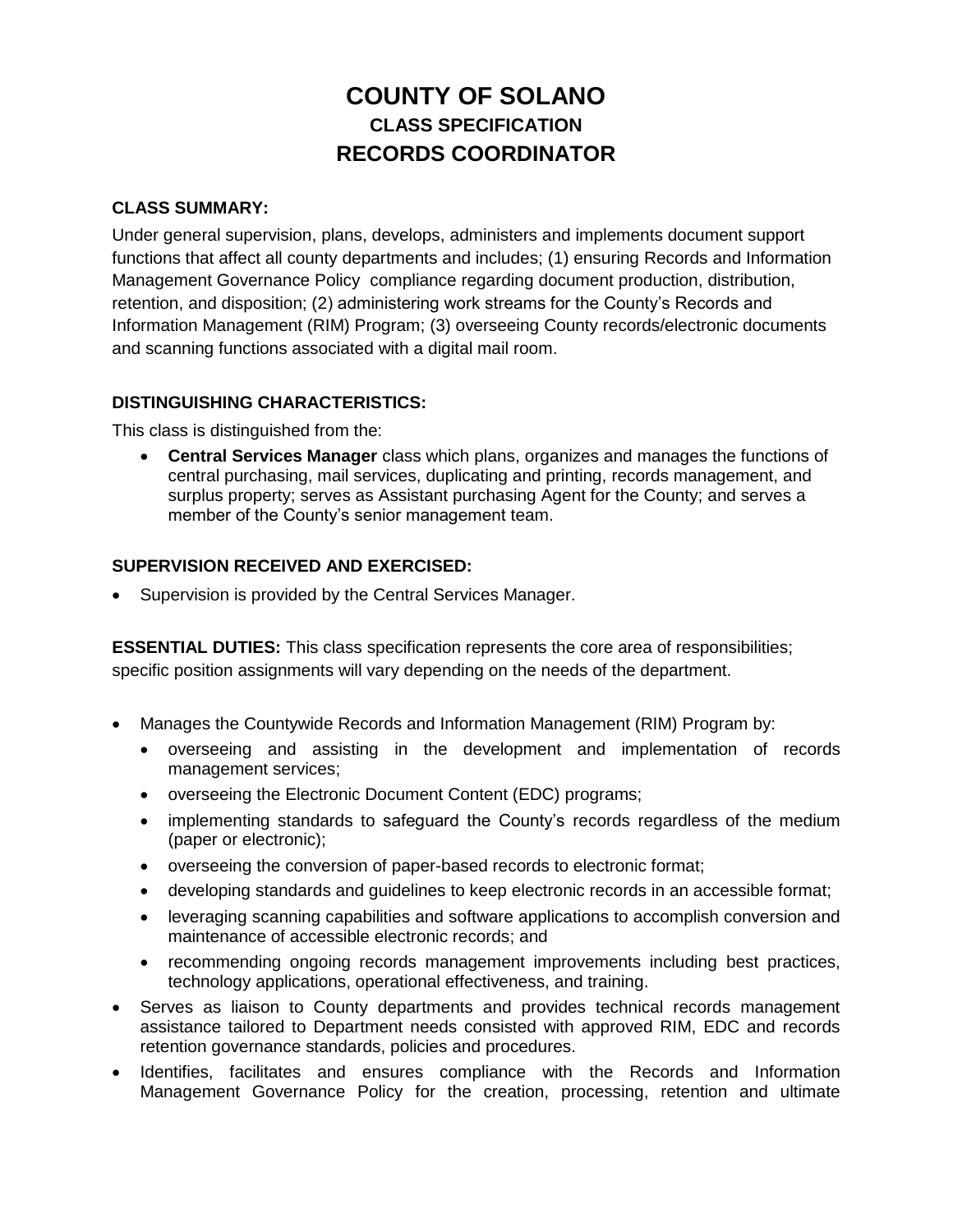disposition of paper and electronic records; monitors legislative proposals and advises County regarding impacts of proposed legislation as it pertains to programs of responsibility; and maintains and revises the Countywide records retention schedule, records transfer and disposal schedules in collaboration with County Counsel.

- Facilitates development and maintenance of electronic filing systems to meet administrative, legal and financial requirements.
- Upon direction, assists with the research and retrieval of public records requests, including historical records.
- Provides support and consultation regarding best practices of records management to departments that have legal responsible control over records.
- Monitors and makes recommendations to the Central Services Manager for the annual operational budgets for the Central Services Records Management Budget Unit, including mid-year and third quarter projections.
- May represents the office and the County in meetings with the public.
- Attends offsite training as required.
- Performs other duties of a similar nature or level as assigned.

## **EDUCATION AND EXPERIENCE:**

**Option I:** 

 **Education:** Associate's degree or higher from an accredited college or university with a major in Information Management, Library Science, Computer Science, Business or Public Administration or a closely related field;

## **AND**

 **Experience:** Two years of full-time paid experience in records and information management, archival records and electronic document management experience preferred.

## **Option II:**

Possession of one or more of the following certifications may be substituted for the education and experience requirements listed above: Certified Records Manager (CRM) or equivalent as accredited by the Institute of Certified Records Manager (ICRM) or Association of Records Manager and Administrators.

# **LICENSING, CERTIFICATION AND REGISTRATION REQUIREMENTS**:

Applicants are required to possess a valid California Driver's License, Class C.

**Note:** All licenses, certificates and registrations must be kept current while employed in this class. This may include the completion of continuing education units to maintain the required registration in good standing. Employees must keep their licenses, certifications and registrations current and failure to do so may constitute cause for personnel action in accordance with Civil Service Rules or applicable bargaining agreement.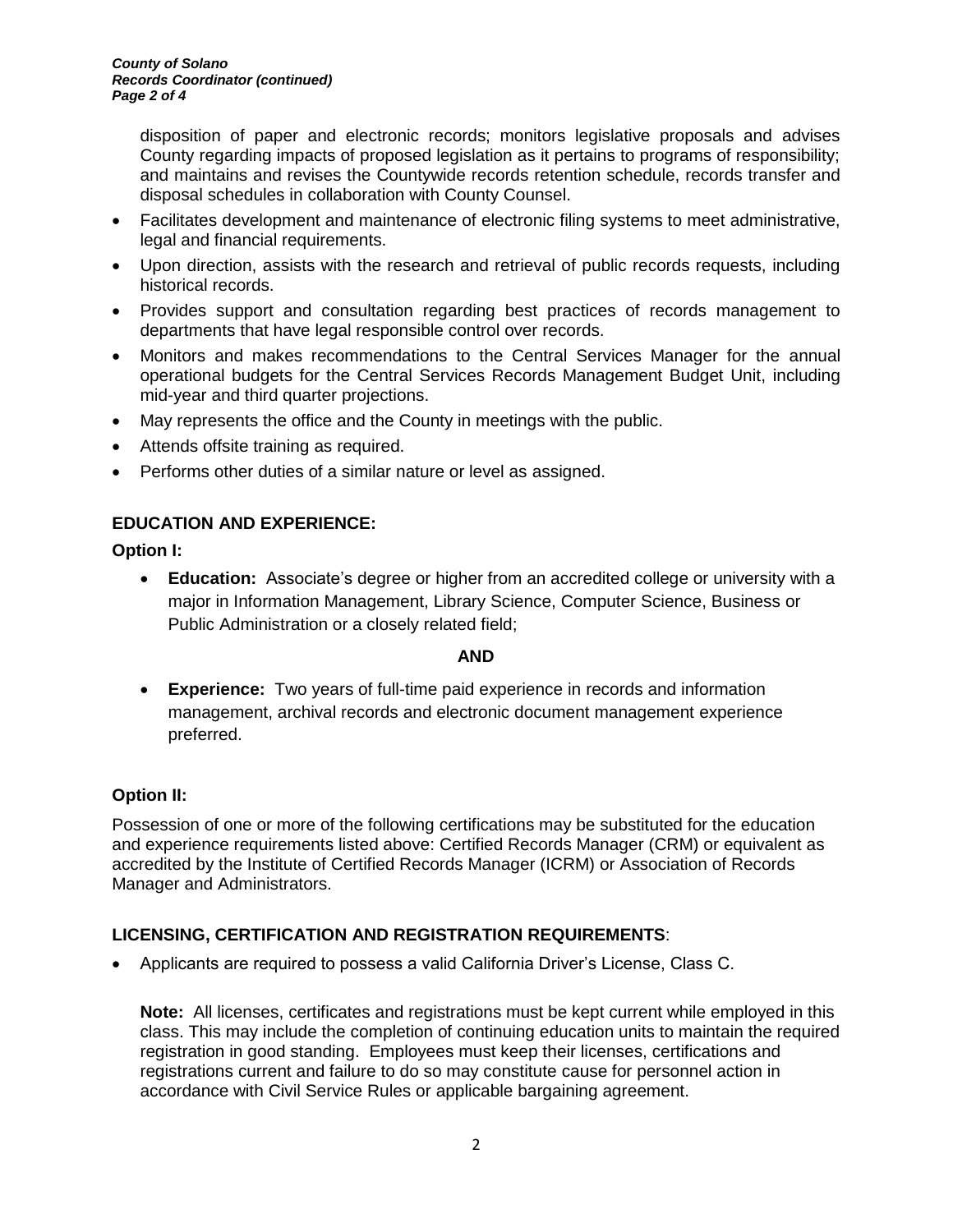# **REQUIRED KNOWLEDGE, SKILLS AND ABILITIES:**

- Laws, regulations and policies pertaining to records management and electronic content management, mail services processing and delivery, retention and destruction of government records, privacy rights and requirements for working with confidential records.
- Technology and information systems pertaining to records and electronic content document management (including archival document and collections management), mail-courier services, and office administration.
- Research techniques and information sources with local governments, libraries, and archives.
- Communicate clearly both orally and in writing.
- Customer service techniques for dealing with customers.
- English composition, spelling, grammar, vocabulary, and punctuation for both written and oral communications.
- Formats and appropriate terminology for written communications such as business correspondence, policies, procedures and narrative reports.
- Basic mathematics for developing, preparing and completing numerical and/or statistical reports.
- Standard office procedures, practices, equipment, personal computers, and software.

#### **Skill and/or Ability to:**

- Develop and implement operational procedures.
- Identify and analyze administrative problems and implement operational changes.
- Understand, interpret and apply applicable laws, regulations and policies and use good judgment in their application.
- Research laws, regulations, procedures and/or technical reference materials; analyze, evaluate and interpret the data gathered; draw logical conclusions; develop reasonable and deliverable options, make appropriate recommendations; and implement the resultant change effectively.
- Manage a variety of simultaneous work projects and carry them through to successful completion.
- Communicate information and ideas clearly and concisely, both orally and in writing.
- Work with and speak to various cultural and ethnic individuals and groups in a tactful and effective manner.
- Represent the office in meetings with representatives from various County and non-County organizations, with local businesses, with customers, and/or with the general public.
- Establish good relationships with the public and with customers and provide customer service that meets and exceeds unit goals and expectations.
- Prepare a variety of written communications to include reports, policies and procedures.
- Maintain accurate records and document actions taken.
- Perform a variety of technical and specialized tasks and functions in an independent, competent and timely manner.